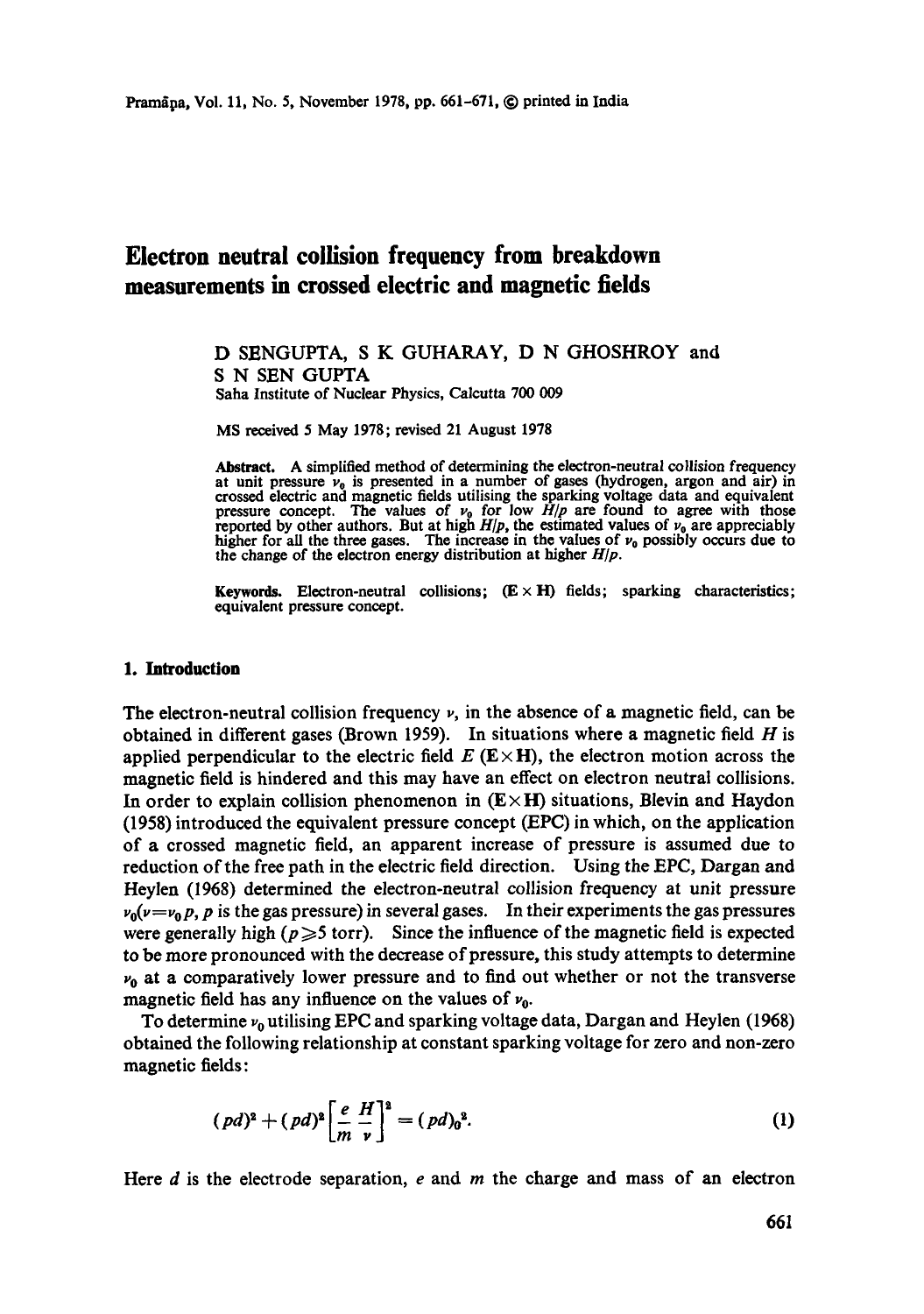respectively. The subscript zero refers to values of the parameters in the absence of  $H$ . For the above equality to hold, either  $d$  or  $p$  must decrease with the increase in  $H$ .

In order to obtain breakdown at a particular value of the potential, Dargan and Heylen (1968) varied d with H, keeping p constant. As pointed out by Haydon (1970), it is better to work with variable  $p$  rather than variable  $d$ . Moreover, if exact parallelism of the electrodes cannot be maintained while varying  $d$ , the electric field will be distorted. Furthermore, even if initial parallelism between the electrodes may be maintained during the variation, the degree of non-uniformity of the field will vary with varying d.

In the present study therefore, the pressure is varied while the electrode separation is kept fixed. It is hoped that this method would be an improvement over the previous ones besides being simple from the standpoint of experiment.

## **2. Theoretical considerations**

To assess the effect of transverse magnetic field on the sparking voltage, the underlying theory is briefly examined. Using

(i) the criterion for breakdown for current instability (Townsend 1915)

$$
\gamma \left\{ \exp\left( ad\right) -1\right\} =1;
$$
\n(2)

(ii) an uniform electric field  $E$ 

$$
E=v/d;\t\t(3)
$$

(iii) the exponential dependence of  $\left(\frac{a}{p}\right)$  on  $E/p$ 

$$
(a/p)=A \exp(-Bp/E); \qquad (4)
$$

the sparking potential in the absence of magnetic field  $V_{\rm so}$  is given by

$$
V_{\rm SO} = \frac{B(\,pd\,)_0}{\ln\,(pd\,)_0 + \ln\left\{\frac{A}{\ln\,(1+1/\gamma)}\right\}}\,. \tag{5}
$$

Here A and B are gas constants characteristic of the gas (Lewis 1958),  $\alpha$  is Townsend's first ionisation coefficient and  $\gamma$  is the secondary ionisation coefficient. On applying a transverse magnetic field, the electron swarm is deflected through an angle  $\theta$ . The sparking potential  $V_{s, H/p}$  in the presence of the magnetic field is shown to be given by (Dargan and Heylen 1968):

$$
V_{s, H/p} = \frac{B \left( pd \sec \theta \right)}{\ln \left( pd \sec \theta \right) + \ln \left\{ \frac{A}{\ln \left( 1 + 1/\gamma \right)} \right\}}.
$$
\n(6)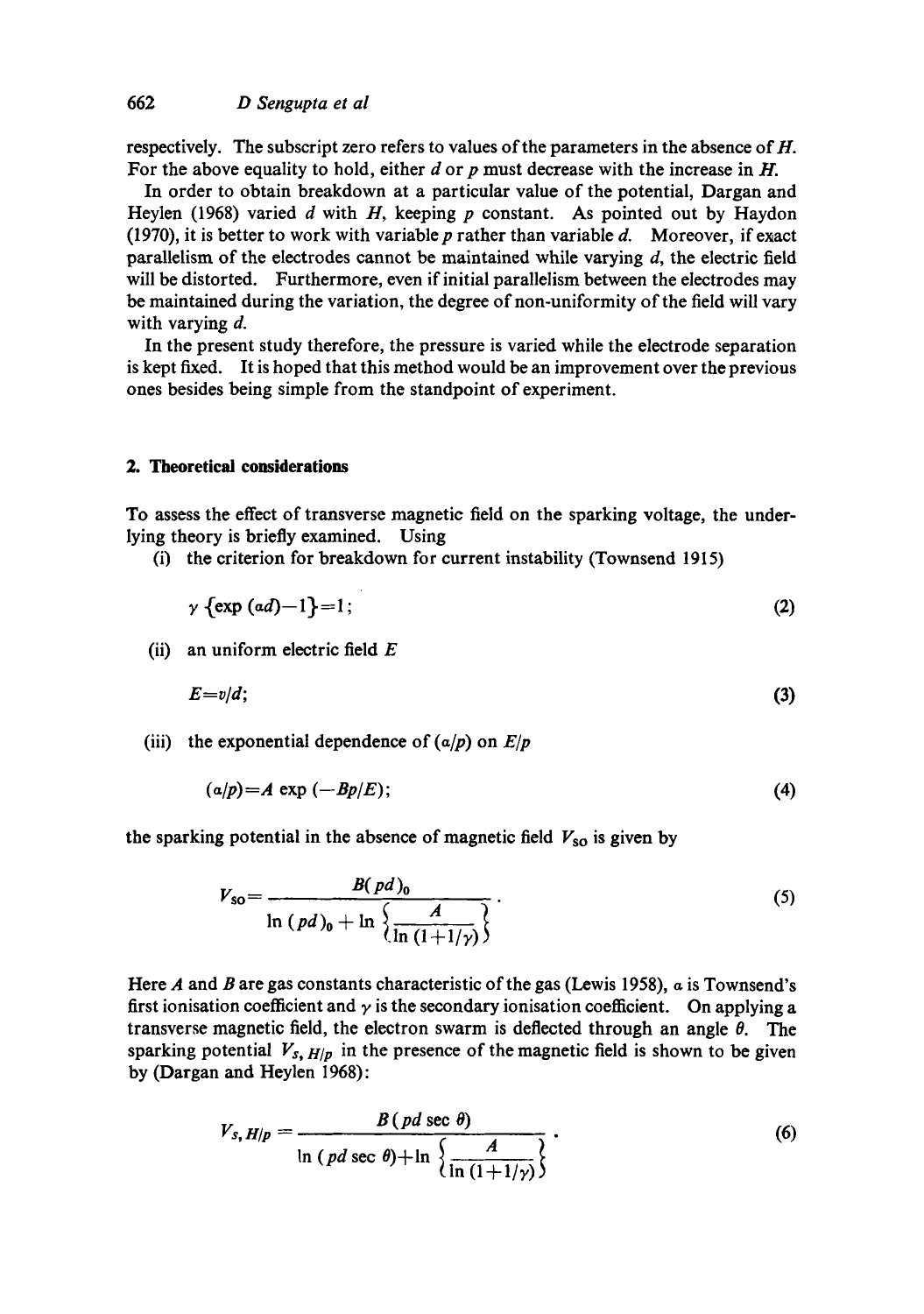Comparison of (5) and (6) reveals that for a fixed  $d$ , if the sparking potential is maintained constant with the increase in magnetic field, then

$$
p_0 = p \sec \theta. \tag{7}
$$

Assuming that the collision frequency is independent of the electron energy and Maxwellian energy distribution of electrons remaining unaffected in the presence of the magnetic field, Allis (1956) has shown that

$$
\sec \theta = \left[1 + \left(\frac{\omega}{\nu}\right)^2\right]^{1/2} = \left[1 + \left(\frac{eH}{mv}\right)^2\right]^{1/2} \tag{8}
$$

where  $\omega = eH/m$  is the cyclotron frequency. Substituting (8) in (7), one obtains

$$
p^2 + \left(\frac{e}{mv_0}\right)^2 H^2 = p_0^2. \tag{9}
$$

From the slope of the plot of  $p^2$  against  $H^2$ ,  $\nu_n$  can be determined.

#### **3. Experimental arrangement and procedure**

The experimental arrangement is shown schematically in figure 1. The electrodes used are of aluminium 5 cm in diameter and separated by 5 cm. Gas pressure is indicated by thermocouple gauge (TG) and vacustat. The transverse magnetic field is produced by an electromagnet whose flux distribution between the pole pieces is homogeneous to within  $\pm 1 \%$ .

The sparking condition is identified with the appearance of signals of a definite amplitude (2 mv) on the oscilloscope due to a current flowing through  $R_1$  (figure 1). This condition for identification is maintained throughout the observation to ensure



Figure 1. Schematic diagram of the experimental arrangement. Magnetic field is applied perpendicular to the plane of the paper as shown.  $R=100 \text{ M}\Omega$ ,  $R_1=10 \text{ K}\Omega$ ,  $C=0.01 \mu F$ .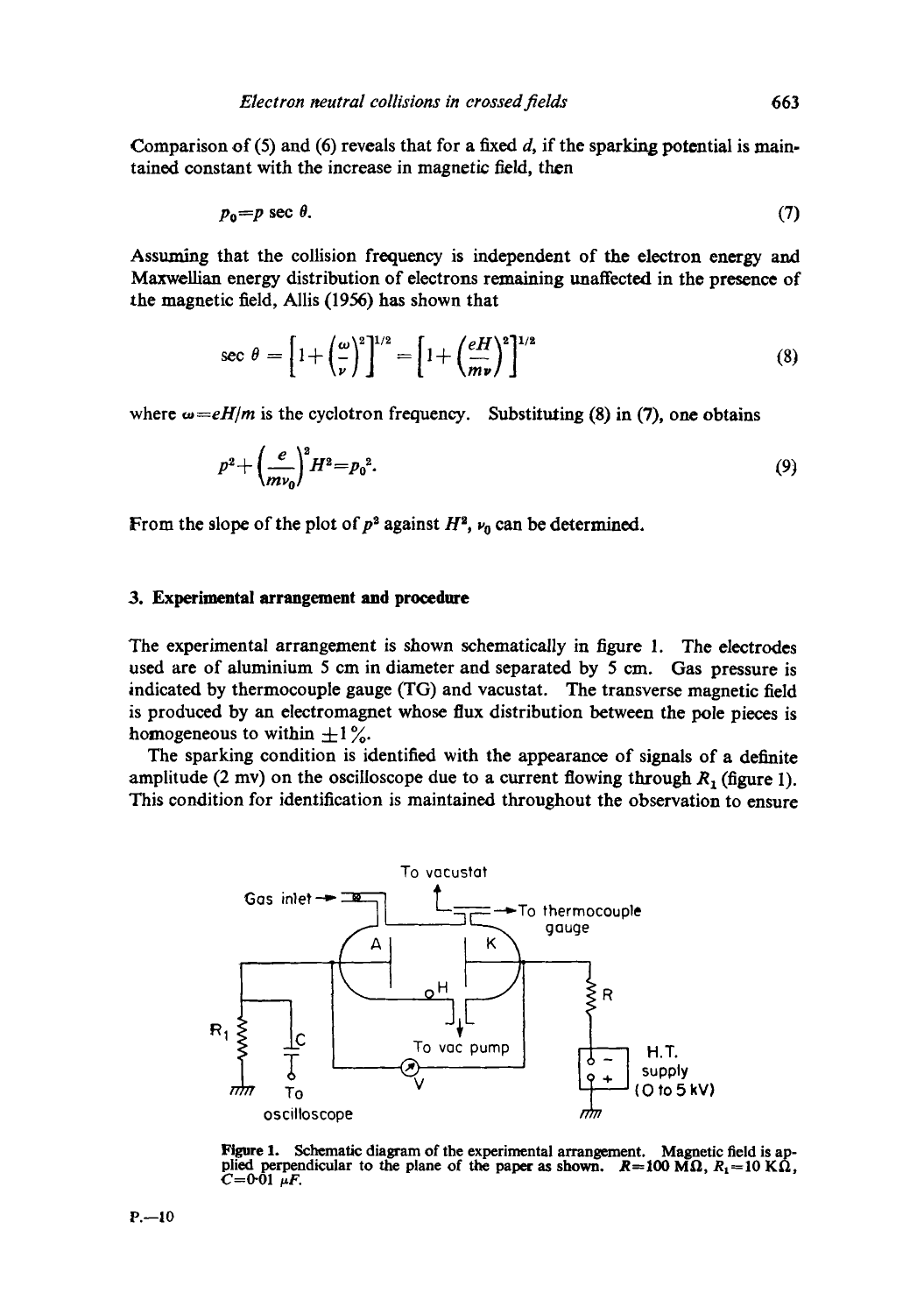breakdown at a fixed current  $(2 \times 10^{-7}$  amps). It corresponds to a Townsend discharge between the anode A and the cathode K. The potential difference across the discharge tube is identified as the sparking potential.

The following procedure is adopted. The gas is kept at a definite pressure and the sparking voltage in the absence of the magnetic field is determined. The transverse magnetic field is then applied, gradually increased in steps and the sparking potentials noted for selected values of H. The magnet is then demagnetised, pressure altered to some new value and the procedure repeated. This is done for all the three gases investigated yielding the sparking potentials of the gases at the various pressures.

The sparking characteristics with  $H$  as a parameter are drawn for hydrogen, argon and air and are shown in figures 2, 3 and 4 respectively. For each gas, horizontal lines parallel to the pressure axis corresponding to four different sparking potentials are drawn (e.g. figure 2). The intersections of each constant sparking potential line with the sparking characteristics (corresponding to various values of  $H$ ) give the values of p corresponding to the values of H. The quantity  $p^2$  is then plotted against  $H^2$  for all the three gases as shown in figures 5, 6 and 7 for hydrogen, **argon and air respectively.**  $v_0$  is then estimated from the slope at three points on the curves, corresponding to three different values of the magnetic field.



**Figure 2. Sparking voltage characteristics for hydrogen, p is plotted in logarithm scale.**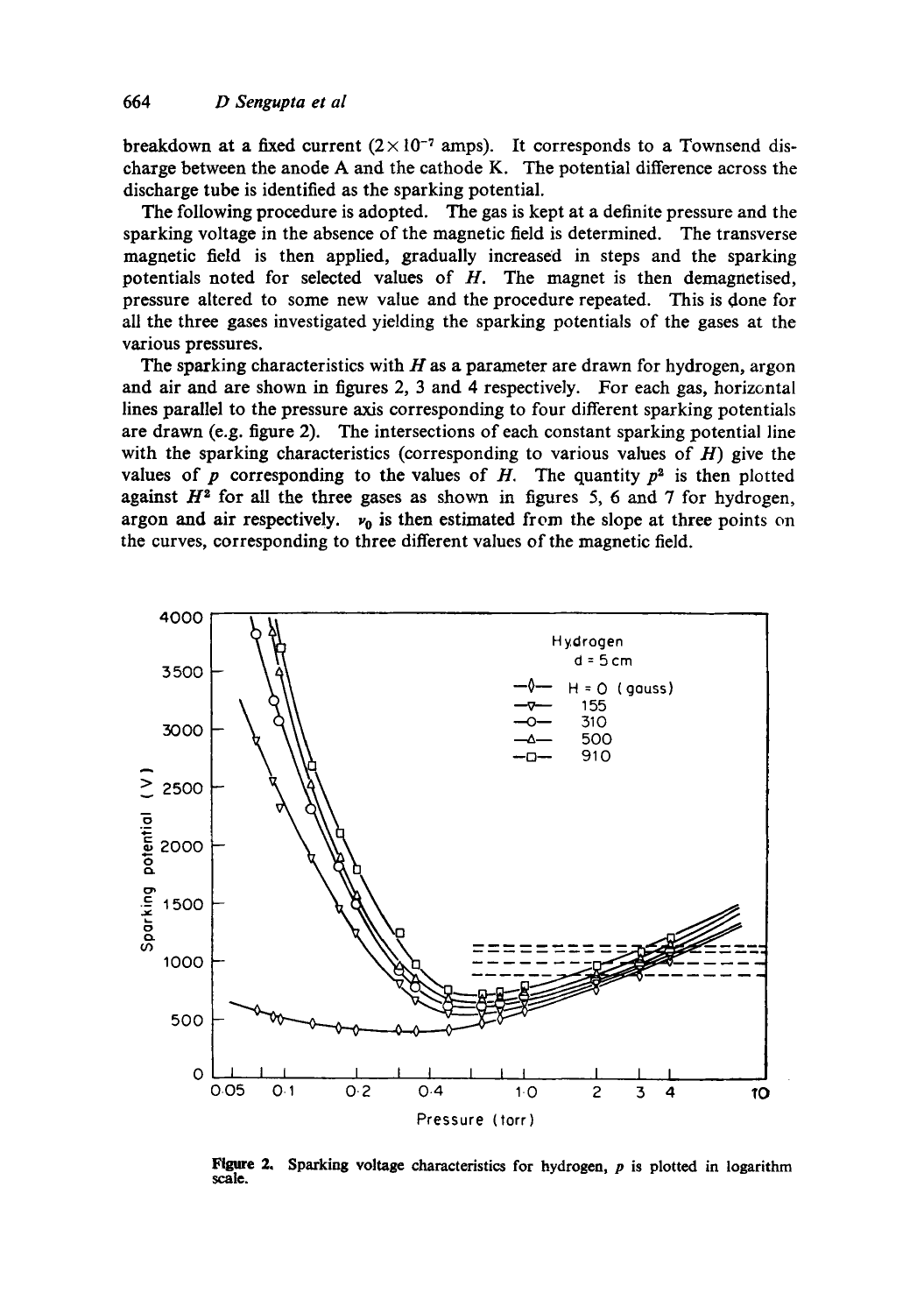

**Figure** 3. Sparking voltage characteristics for argon, p is plotted in logarithm scale.

#### **4. Results**

Dargan and Heylen (1968) reported a constant value of  $v_0=3\times10^6$  (storr)<sup>-1</sup> for hydrogen for  $30 \lt E/p \lt 110$ . For argon they obtained  $v_0 = 3.5 \times 10^9$  (storr)<sup>-1</sup> at  $E/p=60$  V (cm torr)<sup>-1</sup>. The estimated values of  $v_0$  as obtained in the present experiment are given in tables 1, 2 and 3 for hydrogen, argon and air, respectively. It can be seen from table 1 that for hydrogen, at low  $E/p$  and  $H/p$ , the estimated values of  $v_0$ are in fair agreement with the value  $v_0=2.5 \times 10^9$  (storr)<sup>-1</sup> reported by Fletcher and Haydon (1966) from conductivity measurements and also with those of Dargan and Heylen (1968). For argon (table 2) at  $E/p=60.3$  V (cm torr)<sup>-1</sup> and  $H/p=27.4$  gauss torr<sup>-1</sup>,  $v_0$ =4.1 × 10<sup>9</sup> (storr)<sup>-1</sup>, in agreement with Dargan and Heylen (1968). However, for hydrogen, even for  $30 < E/p < 150$ ,  $\nu_0$  increases from  $2.3 \times 10^9$  (storr)<sup>-1</sup> at *H* $/p=53.7$  gauss torr<sup>-1</sup> to  $v_0=11.1\times10^6$  (storr)<sup>-1</sup> at *H* $/p=519.8$  gauss torr<sup>-1</sup>. The variation of  $v_0$  with  $H/p$  is also appreciable in the case of argon and air as is evident from tables 2 and 3 respectively.

# **5. Disemsion**

According to EPC,  $v_0$  should remain constant for a particular gas. The results of this study (§ 4) corroborate this for low  $H/p$ . But for high  $H/p$ , deviations from the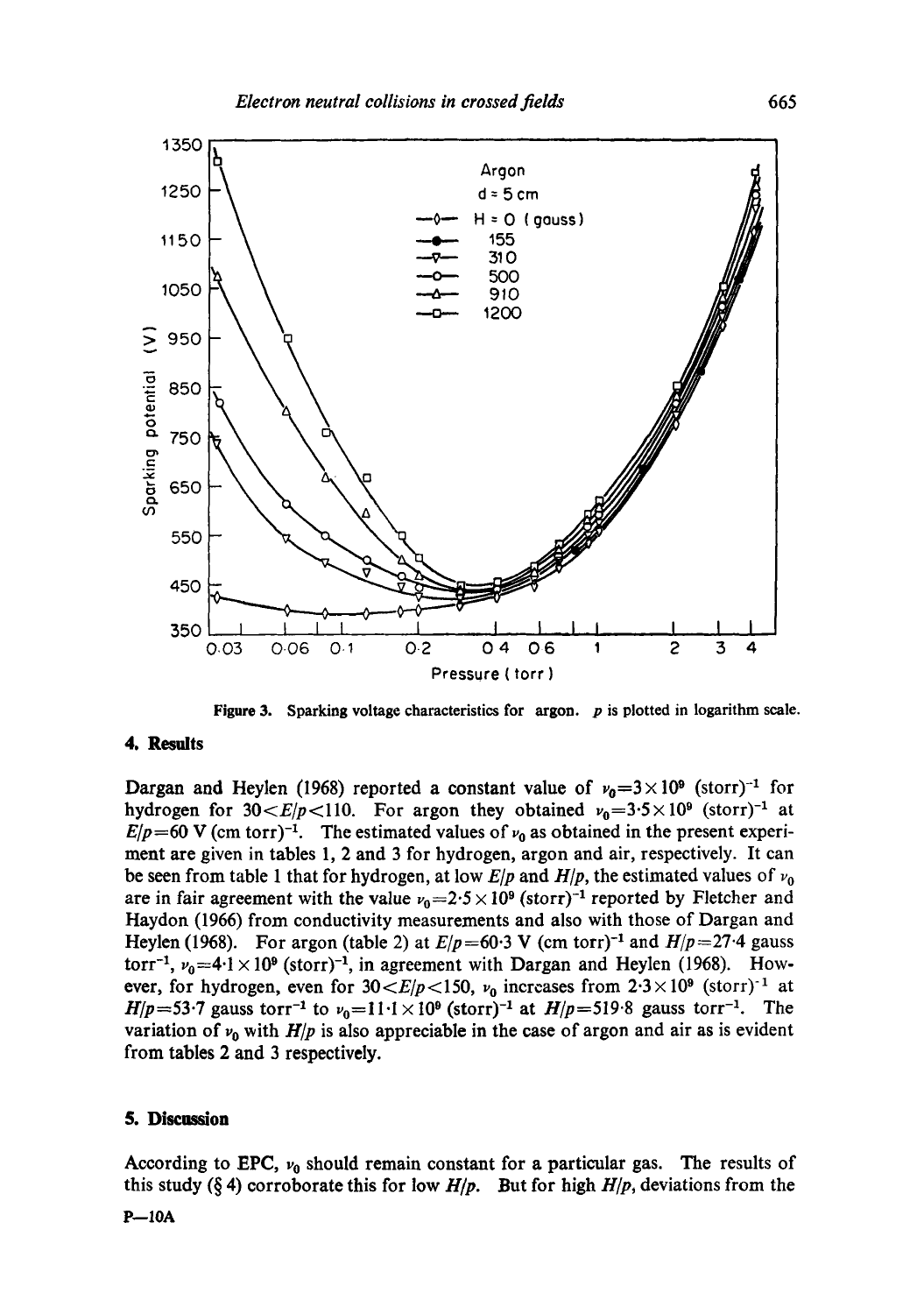

**Figure 4. Sparking voltage characteristics for air. p is plotted in logarithm scale,** 

Table 1. Estimated values of collision frequency at unit pressure for hydrogen.  $v_{OD}$  represents the estimated collision frequencies taking drift losses into account (Heylen and Bunting 1969).  $v_0$  as shown in the last column are those obtained from figure 5 of the present paper.

| $\boldsymbol{H}$<br>(Gauss) | $V_{\rm s}$<br>(Volts) | $\boldsymbol{p}$<br>(torr) | H/p<br>(Gauss<br>$torr^{-1}$ | E/p<br>(Volt cm <sup>-1</sup><br>$torr^{-1}$ | $tan \theta$<br>$( = V_1 V_T)$ | $v_{OD} \times 10^{-9}$<br>$(s \text{ torr})^{-1}$ | $v_0 \times 10^{-9}$<br>$(s \text{ torr})^{-1}$ |
|-----------------------------|------------------------|----------------------------|------------------------------|----------------------------------------------|--------------------------------|----------------------------------------------------|-------------------------------------------------|
|                             | 900                    | 2.41                       | 92.94                        | 74.69                                        | 0.35                           | 4.67                                               | $3 - 3$                                         |
|                             | 1000                   | 3.24                       | 69.13                        | $61 - 73$                                    | 0.23                           | 5.29                                               | 2.97                                            |
| 224                         | 1100                   | 4.17                       | $53 - 7$                     | 52.76                                        | 0.19                           | 4.97                                               | 2.3                                             |
|                             | 1150                   | 4.75                       | 47.16                        | 48.4                                         | 0.16                           | $5 - 18$                                           | $1-9$                                           |
|                             | 900                    | 2.1                        | 184.2                        | 85.84                                        | 0.56                           | 5.79                                               | 5.55                                            |
|                             | 1000                   | 2.9                        | $133 - 4$                    | 68.96                                        | 0.47                           | 4.99                                               | 5.02                                            |
| 387                         | 1100                   | 3.75                       | 103.2                        | 58.67                                        | 0.37                           | 4.90                                               | 4.39                                            |
|                             | 1150                   | 4.18                       | 92.58                        | $55 - 0$                                     | 0.34                           | 4.79                                               | 3.93                                            |
|                             | 900                    | 1.61                       | 519.8                        | $111 - 8$                                    | 1.7                            | 5.38                                               | $11-1$                                          |
|                             | 1000                   | 2.34                       | $357 - 7$                    | 85.5                                         | 1.15                           | $5-47$                                             | $8 - 78$                                        |
| 837                         | 1100                   | 3.15                       | $265 - 7$                    | 69.84                                        | 0.9                            | 5.19                                               | 6.89                                            |
|                             | 1150                   | 3.61                       | 231.9                        | 63.71                                        | 0.83                           | 4.19                                               | 6.62                                            |
|                             |                        |                            |                              |                                              |                                |                                                    |                                                 |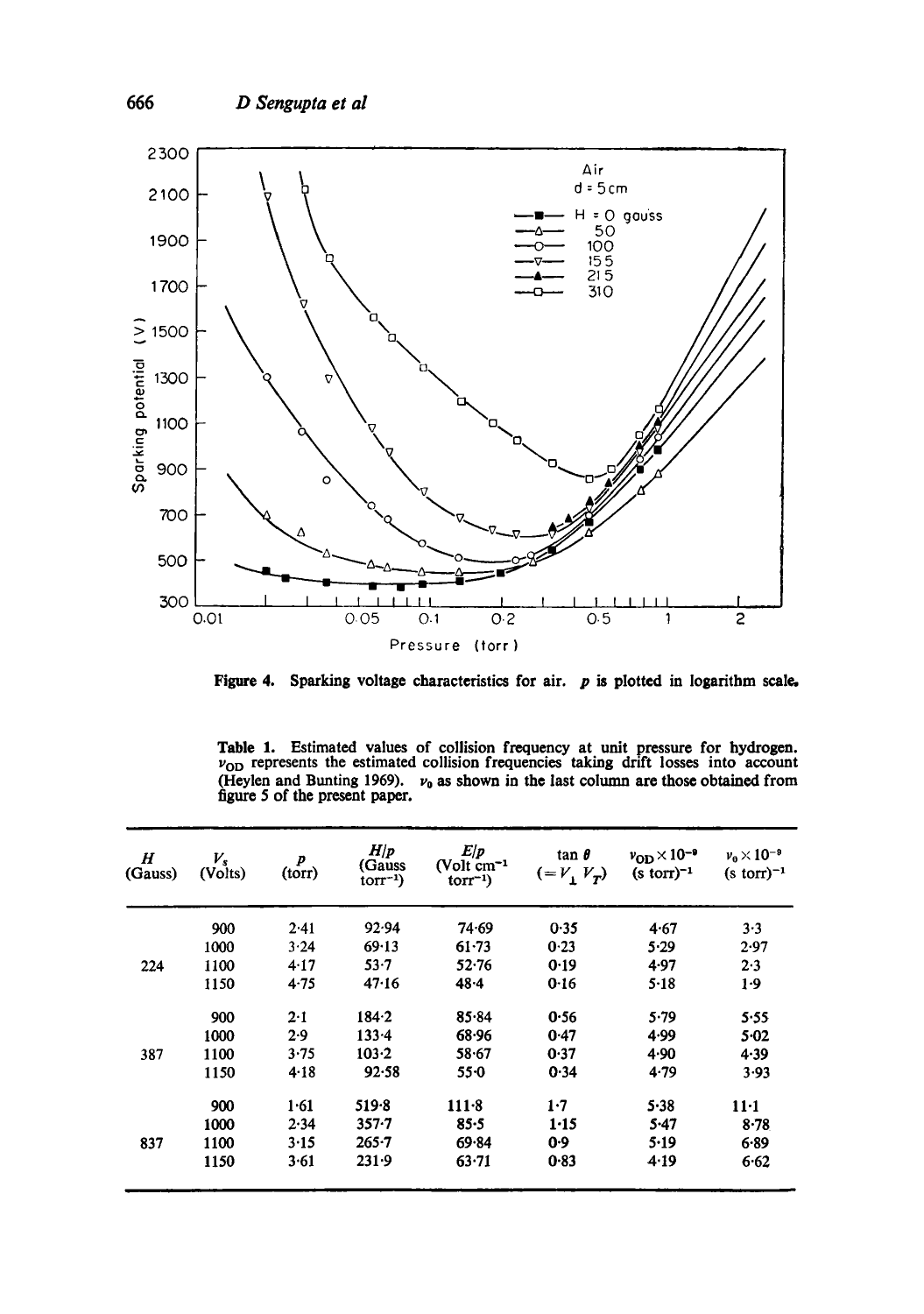| $\bm H$<br>(Gauss) | $V_{s}$<br>(Volts) | $\boldsymbol{p}$<br>(torr) | H/p<br>$(Gauss torr^{-1})$ | E/p<br>$(V \text{ cm}^{-1} \text{ torr}^{-1})$ | $\nu_{\rm e}$ $\times$ 10 <sup>-9</sup><br>$(s \text{ torr})^{-1}$ |
|--------------------|--------------------|----------------------------|----------------------------|------------------------------------------------|--------------------------------------------------------------------|
|                    | 900                | $2 - 6$                    | 38.3                       | 68.9                                           | $5 - 6$                                                            |
|                    | 1000               | $3-1$                      | 32.0                       | 63.3                                           | 4.5                                                                |
| 100                | 1100               | 3.65                       | $27 - 4$                   | 60.3                                           | 4.1                                                                |
|                    | 1200               | 4.15                       | 24.1                       | $57 - 8$                                       | 3.9                                                                |
|                    | 900                | 2.45                       | $182 - 4$                  | 73.5                                           | $10-8$                                                             |
|                    | 1000               | 2.95                       | $151 - 6$                  | $67 - 8$                                       | $10 - 0$                                                           |
| 447                | 1100               | 3.45                       | $129 - 8$                  | 64.0                                           | 9.5                                                                |
|                    | 1200               | 3.9                        | $114 - 8$                  | 61.7                                           | 9.1                                                                |
|                    | 900                | 2.3                        | 482.5                      | 78.9                                           | $26 - 7$                                                           |
|                    | 1000               | 2.8                        | 395.8                      | 71.9                                           | 24.6                                                               |
| 1100               | 1100               | 3.25                       | $338 - 6$                  | $67 - 7$                                       | 16.9                                                               |
|                    | 1200               | $3-7$                      | $301 - 0$                  | $65 - 7$                                       | $15 - 7$                                                           |

**Table 2.** Estimated values of  $v_0$  for argon as obtained from figure 6.

Table 3. Estimated values of  $\nu_0$  for air as obtained from figure 7.

| $\boldsymbol{H}$<br>(Gauss) | $V_{s}$<br>(Volts) | $\boldsymbol{p}$<br>$(t$ orr $)$ | H/p<br>(Gauss torr <sup>-1</sup> ) | E/p<br>$(V \text{ cm}^{-1} \text{ tor}^{-1})$ | $v_0 \times 10^{-9}$<br>$(s \text{ torr})^{-1}$ |
|-----------------------------|--------------------|----------------------------------|------------------------------------|-----------------------------------------------|-------------------------------------------------|
|                             | 1000               | 0.9                              | 79.5                               | $227 - 3$                                     | $5-1$                                           |
|                             | 1100               | 1.05                             | 67.3                               | $211 - 5$                                     | 3.9                                             |
| 70                          | 1200               | 1.25                             | $56 - 0$                           | 1920                                          | 2.9                                             |
|                             | 1300               | 1.5                              | 47.3                               | 179.8                                         | 2.5                                             |
|                             | 1000               | 0.85                             | 140.9                              | $231 - 0$                                     | 5.8                                             |
|                             | 1100               | 0.95                             | $128 - 5$                          | $231 - 8$                                     | 4.4                                             |
| 122                         | 1200               | 1·1                              | $108 - 0$                          | 212.3                                         | 3.9                                             |
|                             | 1300               | 1.3                              | 91.8                               | 195.5                                         | 3·0                                             |
|                             | 1000               | 0.7                              | $368 - 1$                          | $277 - 7$                                     | 13.0                                            |
|                             | 1100               | 0.8                              | $316 - 4$                          | 262.9                                         | 13.8                                            |
| 265                         | 1200               | 0.98                             | $270 - 4$                          | 244.9                                         | $11-1$                                          |
|                             | 1300               | $1-1$                            | 140.9                              | 236.6                                         | 8·1                                             |

constancy of  $v_0$  appear. The tables show that  $v_0$  has appreciably higher values at higher values of *Hip* for all the three gases considered. In order to ascertain the possible origin of the observed variation of  $v_0$  with H, analyses have been done for the different possible effects for the case of hydrogen. Hydrogen was chosen because numerous relevant data are available for this gas.

In finite electrode configuration, there is loss of particles due to  $E \times H$  drift. This loss has been estimated in the present experiment for hydrogen. Heylen and Bunting (1969) assuming Maxwellian electron energy distribution calculated the electron transverse drift velocity  $V_T$  (in E direction) and the perpendicular drift velocity  $V_\perp$ (perpendicular to both E and H) and their ratio tan  $\theta = V_{\perp}/V_T$  for moderate and strong magnetic fields. Figure 5 of their paper shows plots of tan  $\theta$  against  $E/p$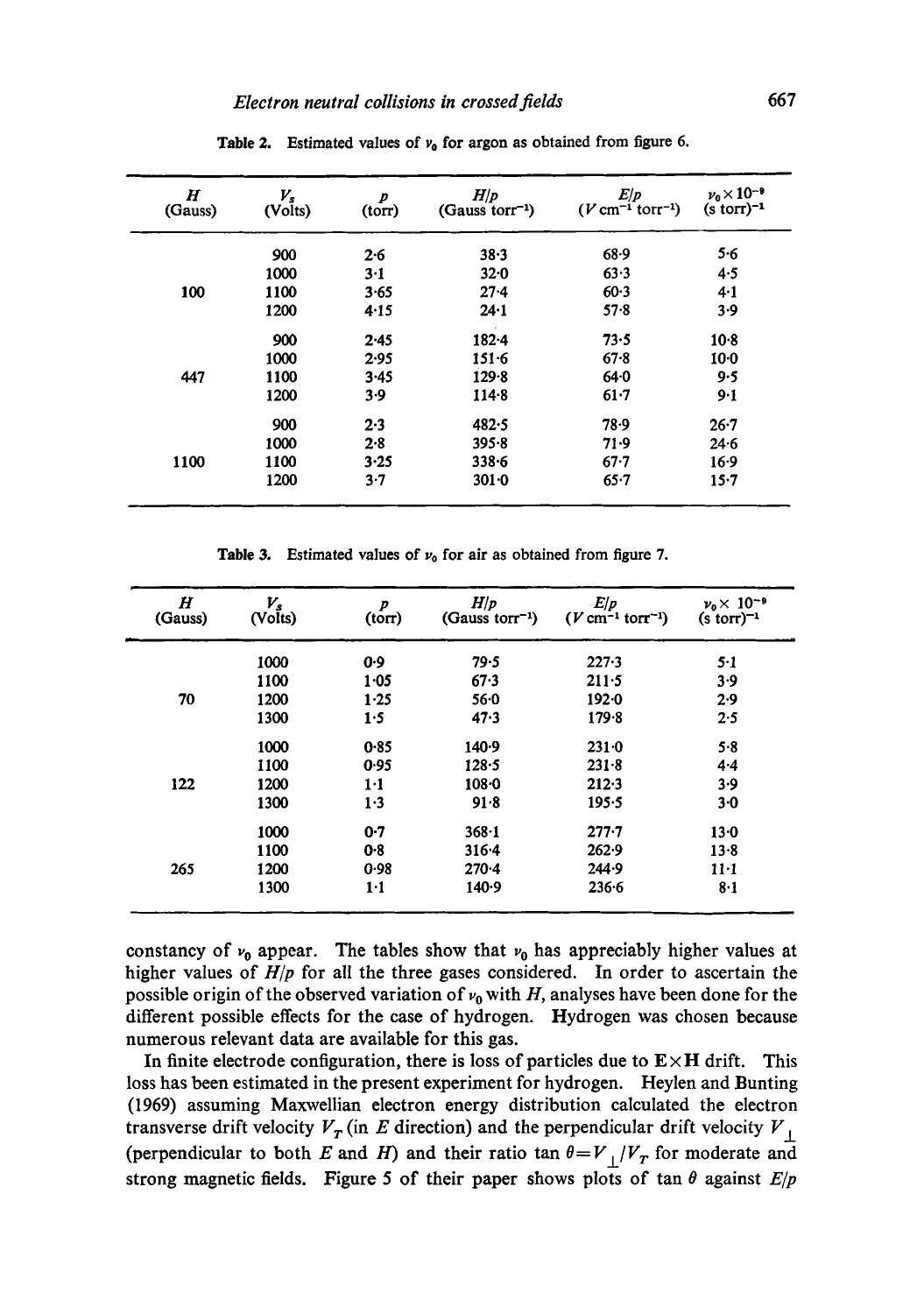with  $H/p$  as parameter. The values of tan  $\theta$  appropriate in our cases have been approximately estimated from the figure.  $v_{OD}$  in the presence of drift losses has then been estimated using eq. (8) of the present paper. This is shown in table 1. It is seen that  $v_{OD}$  estimated by taking drift losses into account does not show appreciable variation while  $v_0$  estimated from our  $p^2$  vs  $H^2$  curves vary from  $1.9 \times 10^9$  (storr)<sup>-1</sup> to  $11.1 \times 10^9$  (storr)<sup>-1</sup>. Thus the experimentally observed variation of  $v_0$  with magnetic field is not due to drift losses in finite electrode configuration.

Now, in order to interpret the observed increase of  $\nu_0$  with *H*/*p* one may argue that the influence of the metastables participating in ionisation may have an effect on the breakdown potentials. To apply EFC to such situations may not be appropriate (Haydon 1977). But in hydrogen which has no metastables, an effect similar to argon and air is observed. It appears therefore, that the metastable participation in ionisation cannot be the contributing factor to the observed variation.

The next possibility is that the energy distribution of the electrons gradually alters as the transverse magnetic field is increased. Haydon *et al* (1971) have shown from the solution of the Boltzmann equation that the energy distribution functions corresponding to zero  $(f_0)$  and non-zero magnetic field  $(f_B)$  are different and differ from the Maxwellian distribution  $(f_M)$  for the same mean energy. Taking the effect of the magnetic field on the electron energy into account, they have obtained values of  $\nu$ (from pre-breakdown-ionisation measurements) greater than that would be obtained if the distribution is assumed to be unaffected by the magnetic field. The solutions of the Boltzmann equation (figure 1 of Haydon *et al* 1971) show that  $f_M$  is closer to  $f_0$  than it is to  $f_B$ . For a particular gas pressure, the distribution of electron energy



**Figure 5.**  $p^2$  vs  $H^2$  plots for hydrogen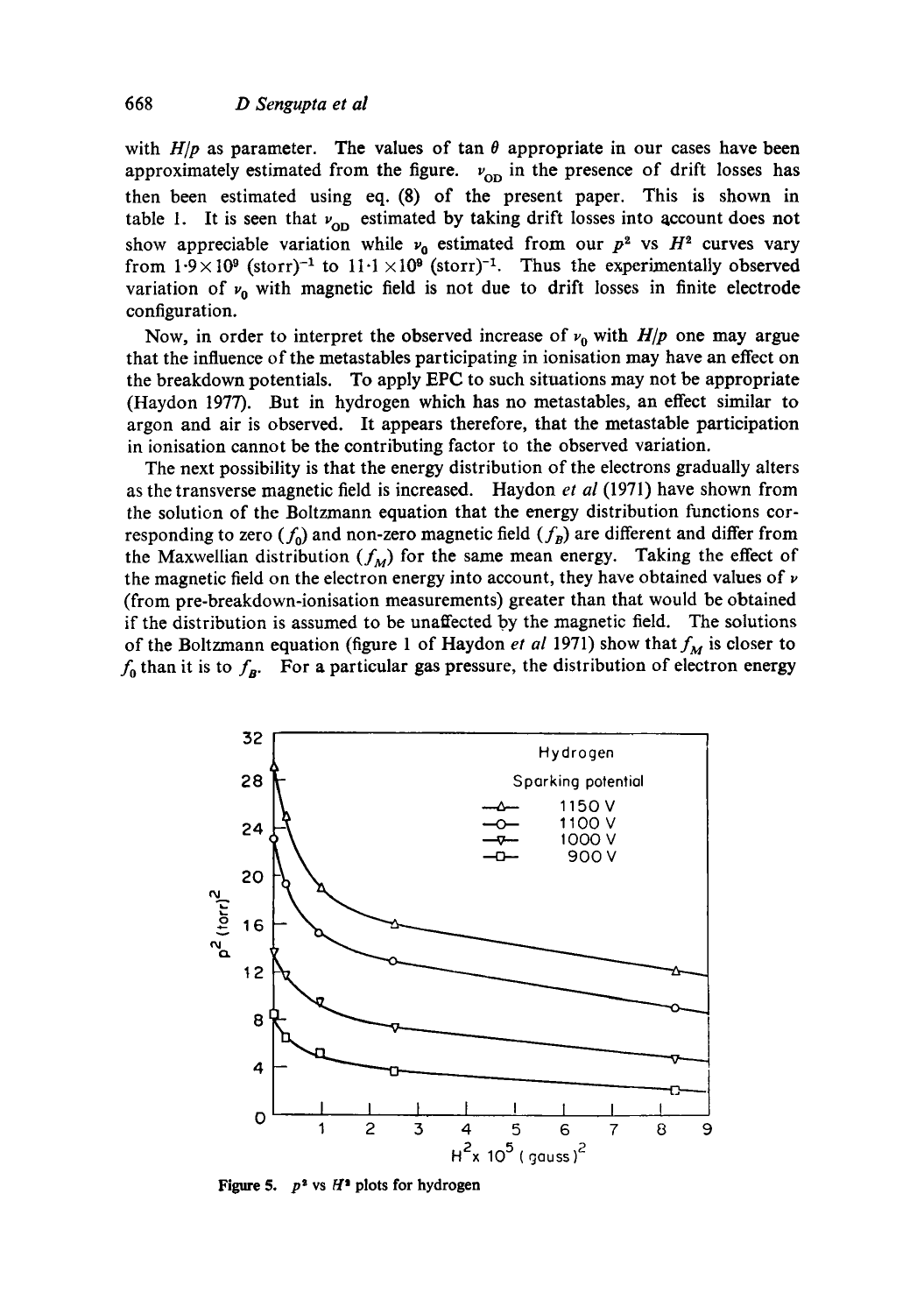

**Figure 6.**  $p^2$  vs  $H^2$  plots for argon

may be approximated by  $f_0$  in the weak magnetic field limit. In this case EPC, with  $f_M$  as the distribution, can to a fair approximation, be applied. But at strong magnetic fields, a distribution like  $f_B$  is more appropriate, and under this condition EPC cannot be applied. So, the agreement in the present values of  $v_0$  at low  $H/p$ with the values obtained by other authors, and deviation thereafter can be explained in terms of the change of the electron energy distribution due to the transverse magnetic field.

There is however another important point which one should take into consideration. The theory of breakdown is valid for uniform electric field between the electrodes. In the present study, a tank plot indicated field non-uniformity  $\leq 0.05\%$  in the midplane upto 1.6 cm from the axis and about  $\pm 5\%$  at the boundary. This non-uniformity remains the same throughout the observation since the electrode positions are not disturbed during the experiment (d constant). The field non-uniformity, therefore should not cause an increase in the values of  $v_0$  with increasing magnetic field.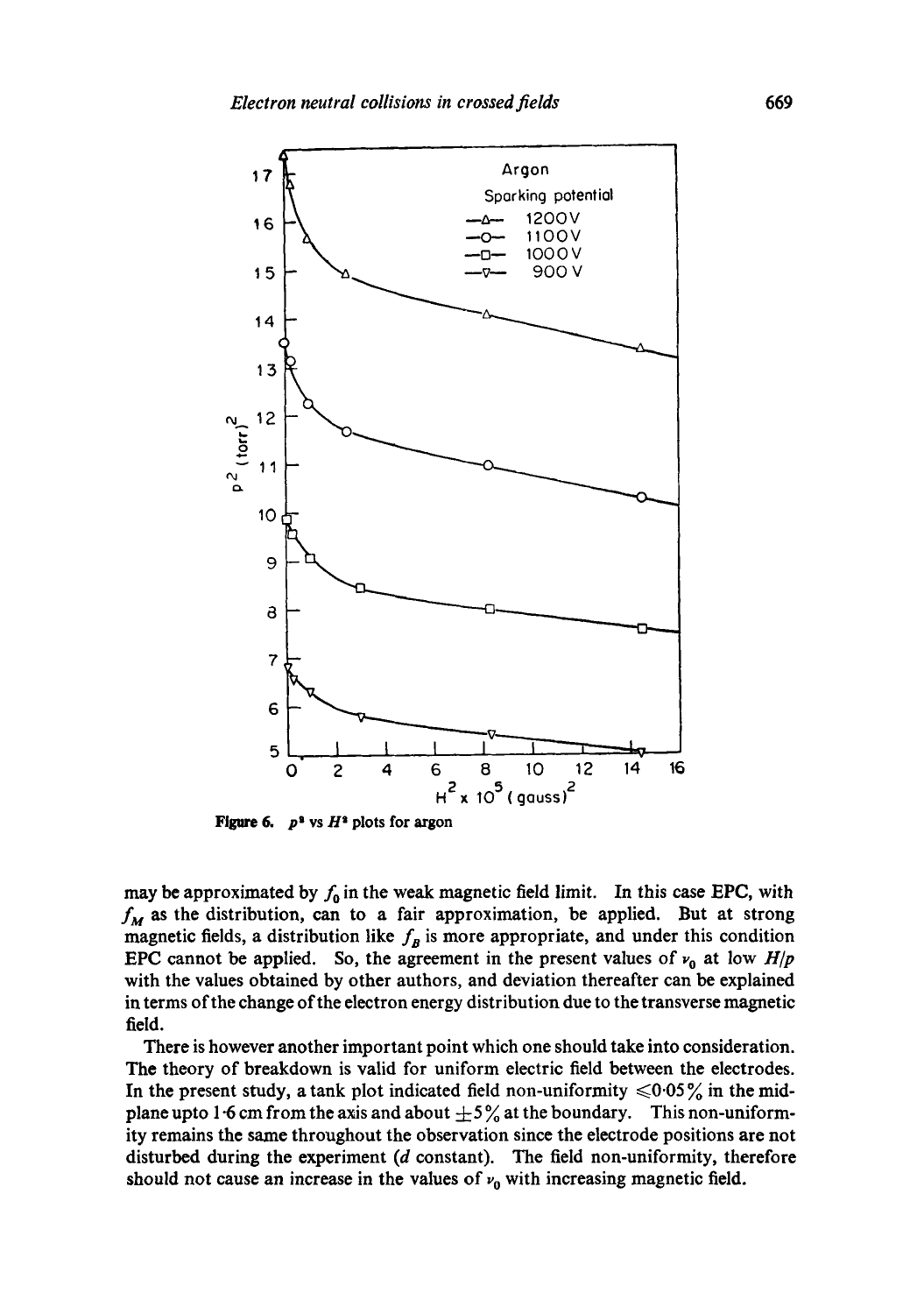

**Figure 7.**  $p^2$  vs  $H^2$  plots for air

# **6. Conclusion**

The EPC applied in the original form (Blevin and Haydon 1958) for the determination of  $v_0$  has been found to be inadequate at comparatively stronger magnetic fields. From the experimental results it can be concluded that the transverse magnetic field does have an influence on the electron-neutral collision frequency at unit pressure measurements. This is thought to be due to the change in electron energy distribution under the action of the magnetic field.

# **Acknowledgements**

The authors are indebted to Profs D N Kundu and S K Mukherjee for their interest<br>in the work. They are also thankful to Mr S Banerjee for the technical They are also thankful to Mr S Banerjee for the technical **assistance.**